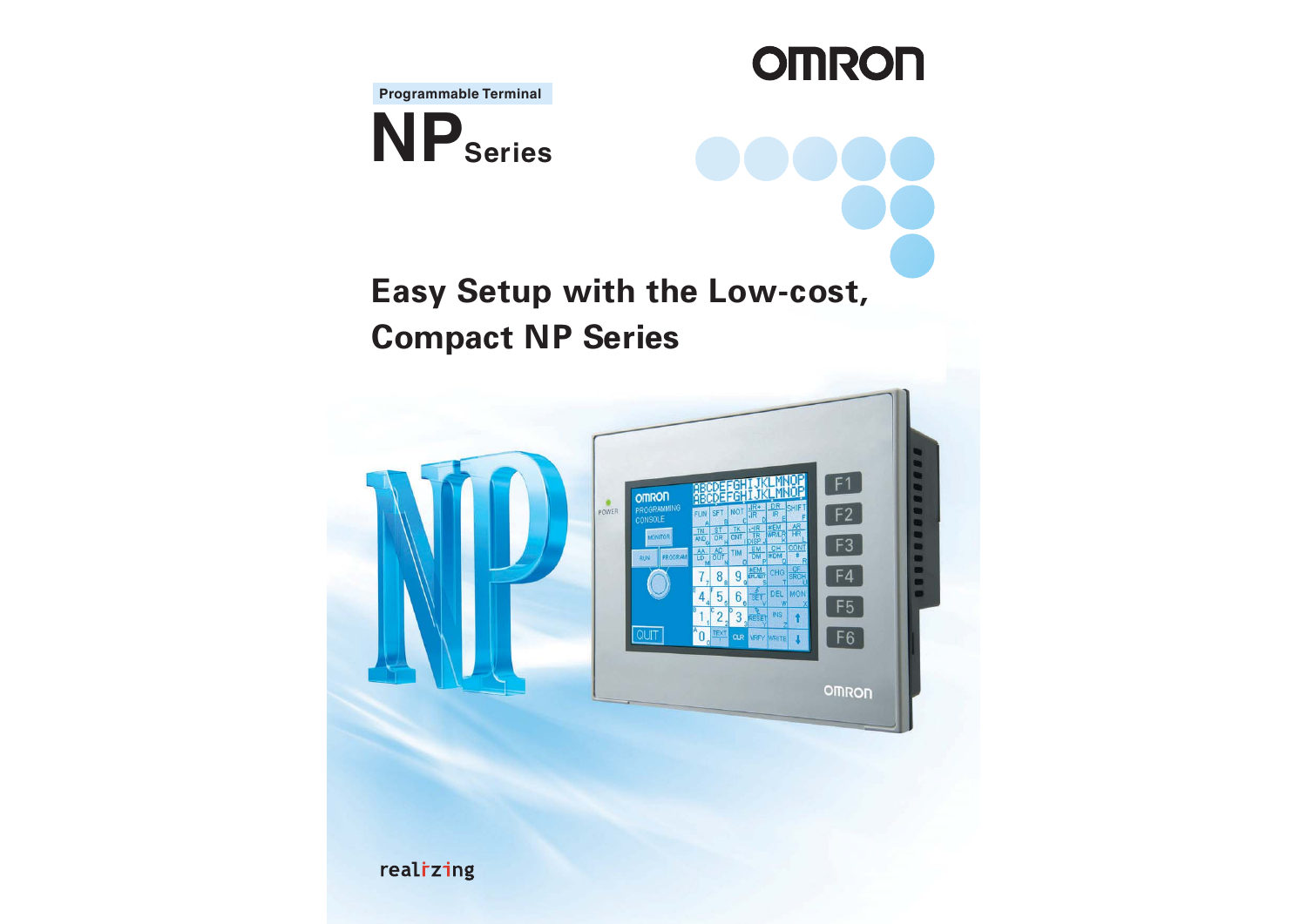## **Simpler and More Versatile.OMRON**'**s**

Easier connection to OMRON PLCs and Temperature Controllers, plus high-speed transfer of image data via USB.



### **Improved Efficiency and Speed from Set Up to Operation!**

What do you need in a NP Series? Display visibility, information capacity, low costs? OMRON provides all of these and goes further to reduce the TCO, including operating efficiency, by enabling connection of various control devices, easy design work, and the smoothest possible connections.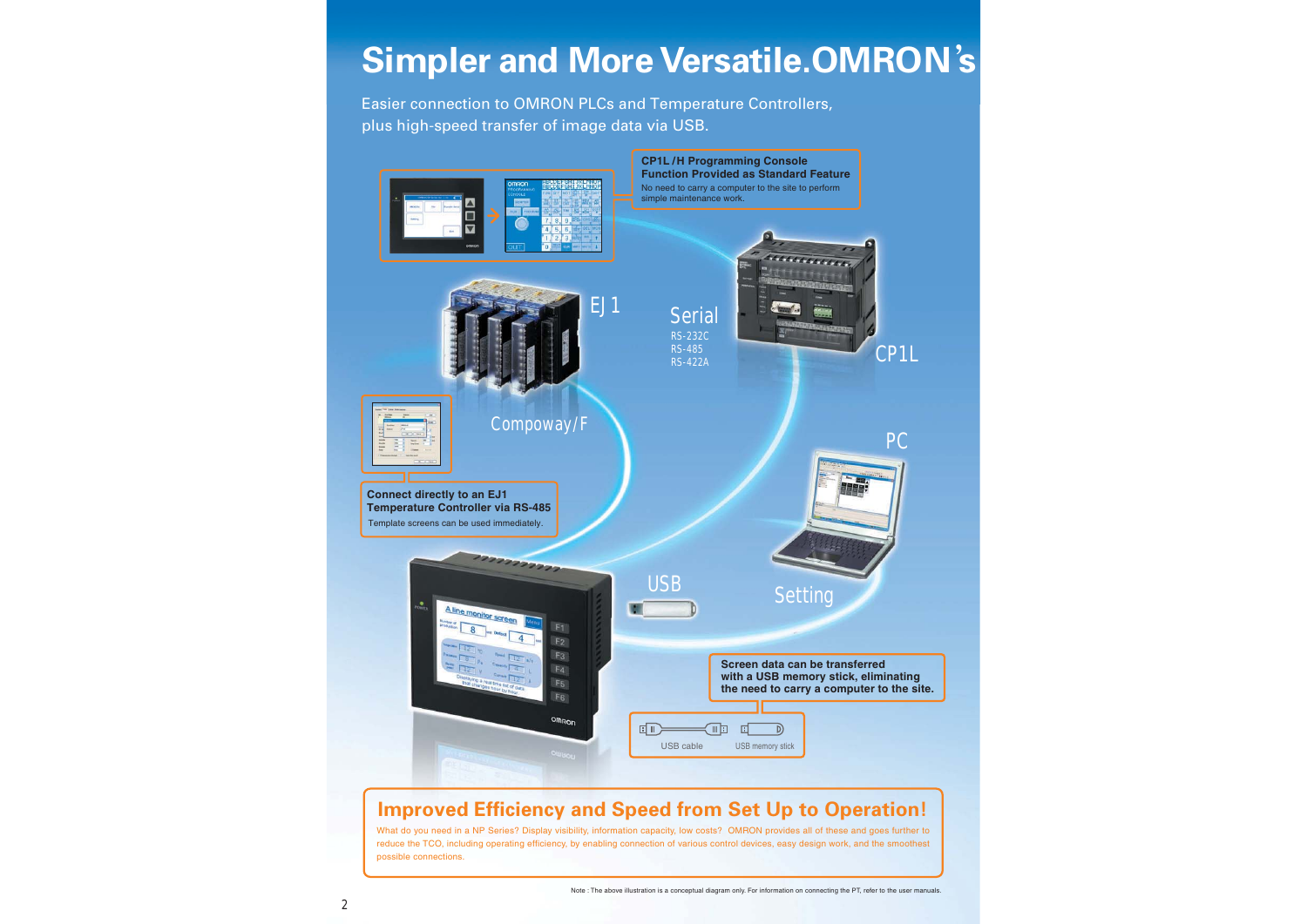## **Compact NP Series Connect!**

# **Easy Assembly**  $1300$

### **Compact design reduces the mounting work.**

At 130.1×104.8mm(NP3:W×H), this NP Series is small enough to be mounted in the same space as a handful of switches, and it requires only one mounting hole in the control panel. You get less work and a less crowded operating section.



#### **Compact Operating Section Install in Most Environments Compact, Yet Plenty of Information IP65 water resistance.**

The front of the panel has IP65 water resistance, allowing the NP Series to be used in environments where mist or splashing cooling water is present.

Note :The unit may not be able to be used in locations with long -term exposure to oil and water. For details on the installation environment, refer to the user manual.



#### Hardware

#### **The NP3 can display the same amount of information as a 5-inch NP Series.**

Using a 3.8-inch QVGA LCD, this NP3 is able to clearly display 8 grayscale levels in monochrome. The advanced display capabilities equivalent to those of a 5-inch NP Series improve the efficiency of onsite operations.



### **Easy Connection, Easy Wiring**



#### **Reduce Connection Design and Onsite Work Excellent matching with OMRON control devices.**

The NP Series provides an OMRON CP1L/CP1H PLC Programming Console function, and connects to OMRON EJ1 Temperature Controllers. The NP Series can be operated immediately using the sample screens included with the NP-Designer (Support Software).



#### **Use PLCs from Other Companies**

#### **Multivendor support is provided for major global manufacturers.**

Including OMRON and Mitsubishi, support is also provided for PLCs from major global manufacturers. The NP Series can be used with your current PLC without redesigning the system. It doesn't matter if you use a different PLC manufacturer for each project.



#### Connectivity

### **Reduced Wiring Work**

**Wiring with a single cable.**

The NP Series is equipped with both a RS-232 port and a switchable RS-422A/485 port so you can connect to a PLC or Temperature Controller with a single cable. You get reduced wiring work and easier maintenance.



<sup>※</sup> NP3-MQ000B、NP3-MQ000、NP3-MQ001B、NP3-MQ001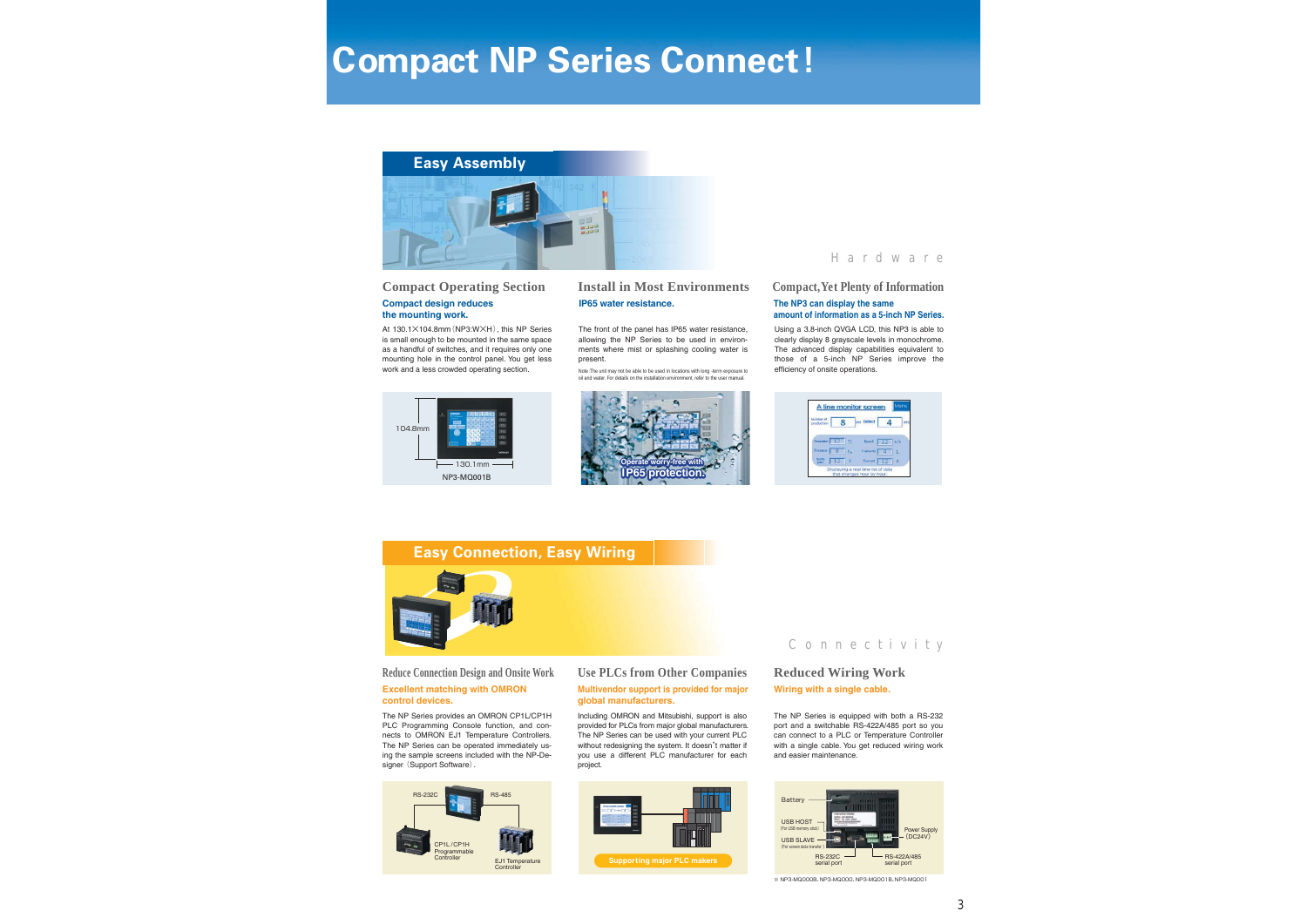**QVGA LCD**

## **Compact design and easy setup! Co**

**Easy to Use**



#### **Use a Computer USB Port Transfer screens at high speed.**

The USB interface lets you take full advantage of the computer software environment. Transfer screens created on the computer to the NP Series at high speeds. Or use a USB memory stick to transfer screen data without bringing a computer on-site.

#### **Easier On-site Operation Models are available with either of two function key layouts.**

Models with two different function key layouts are available to meet the needs of your application design. The NP Series case is available in two different colors: black or silver.

#### Operation

**Use the Same Equipment Worldwide Multi-language Support.**

The NP Series, screens, and Support Software are supported in English, Chinese, many European languages, and Japanese. Also, the NP Series meets international standards so it can be exported or imported across country borders easily.







#### **Example of Applications That Provide Added Value to Equipment**

#### **Packing Machines**

Simplified design and processing. Operated by touching the screen.

**Food Processing Equipment**

Direct connection to Temperature Controllers. Operate the NP Series even with wet hands.





**Operation** 

No panel processing and wiring for lamp switches needed.

Operation and monitoring status can now be achieved with one NP Series. No need for additional processing for additions or modifications.





**Heater** 

Easy screen design by using NP-Designer. **Enhanced design with silver case that matches** stainless-steel equipment.



Connect directly to EJ1 to reduce wiring.



IP65 protection allows application in wet environments.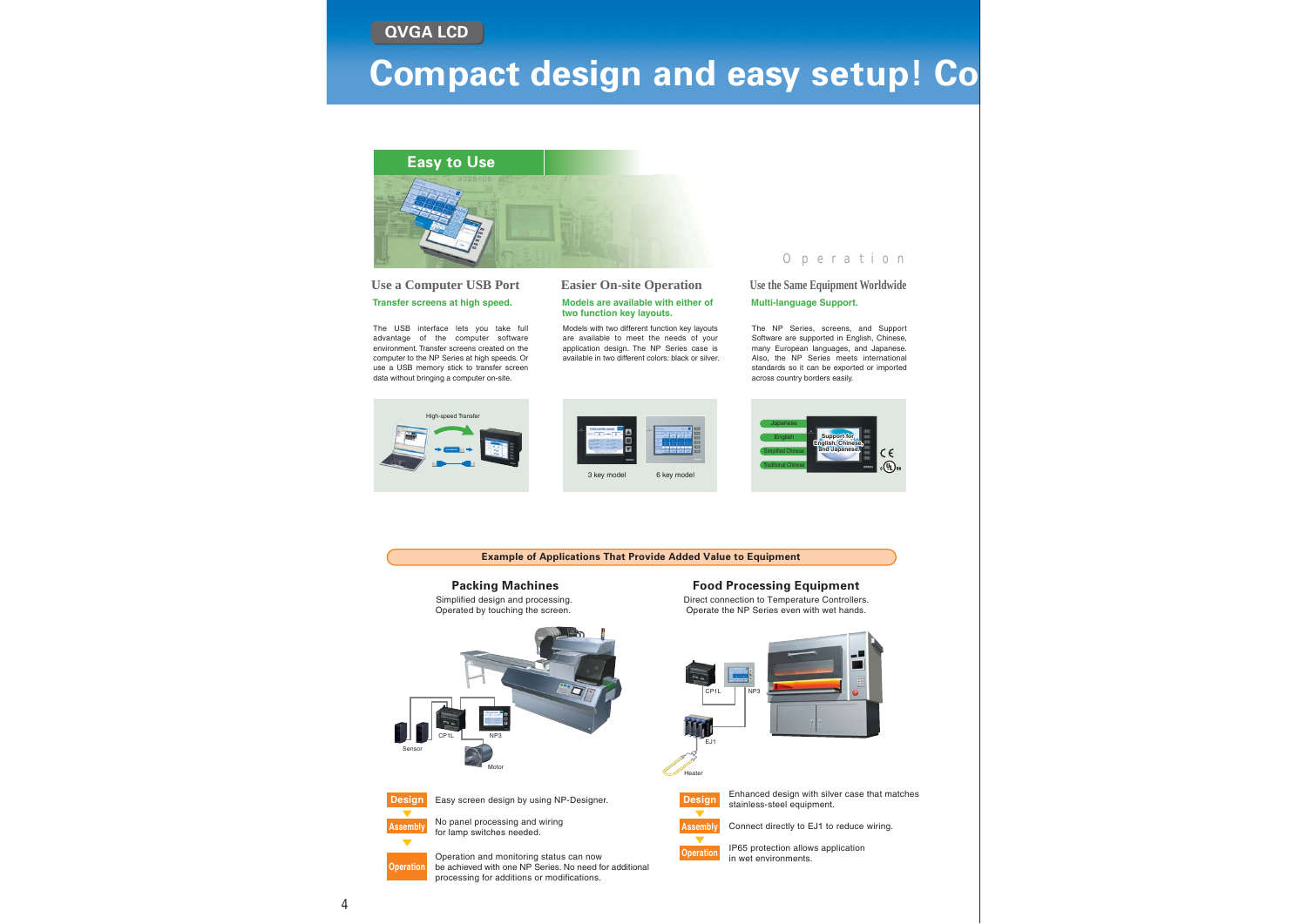## **mpatible with your current PLC.**

## **NP Series Line UP**

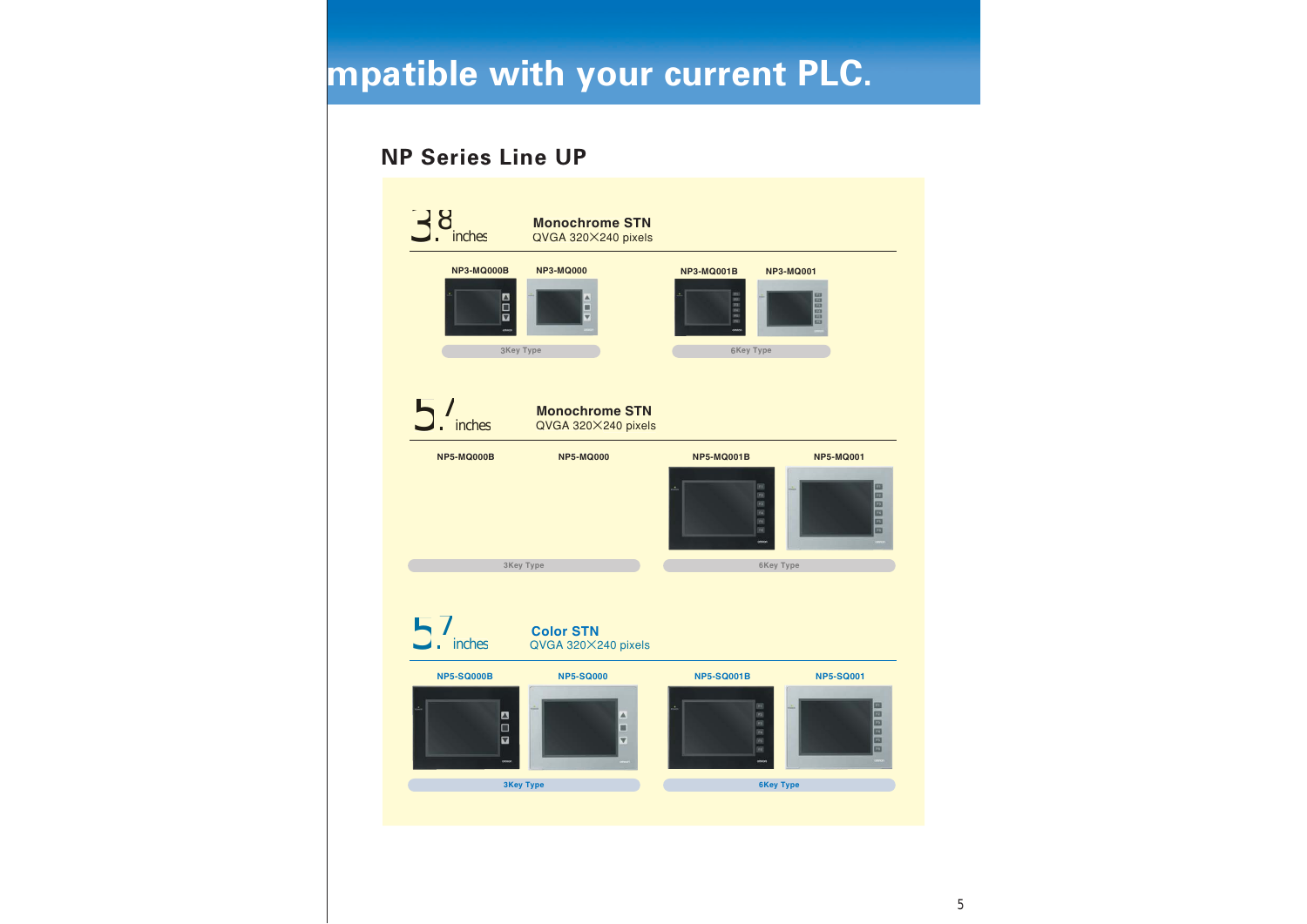## **Performance / Specifications**

| <b>Series</b>                             |  | NP <sub>3</sub>       |                                                                                                       |                                                                                                  |        | NP <sub>5</sub>                                    |                                             |                             |             |                              |                      |                      |                       |                             |  |
|-------------------------------------------|--|-----------------------|-------------------------------------------------------------------------------------------------------|--------------------------------------------------------------------------------------------------|--------|----------------------------------------------------|---------------------------------------------|-----------------------------|-------------|------------------------------|----------------------|----------------------|-----------------------|-----------------------------|--|
| <b>Type</b>                               |  |                       | 3.8 STN LCD                                                                                           |                                                                                                  |        |                                                    | 5.7 STN LCD                                 |                             |             |                              |                      |                      |                       |                             |  |
| <b>Model number</b>                       |  |                       | $NP3-$<br><b>MQ000</b>                                                                                | NP <sub>3</sub> -<br>MQ001                                                                       | $NP3-$ | $NP3-$<br>MQ000B MQ001B                            | <b>NP5-</b><br><b>MQ000</b>                 | <b>NP5-</b><br><b>MQ001</b> | <b>NP5-</b> | <b>NP5-</b><br>MQ000B MQ001B | <b>NP5-</b><br>SQ000 | <b>NP5-</b><br>SQ001 | <b>NP5-</b><br>SQ000B | NP <sub>5</sub> -<br>SQ001B |  |
| <b>Display device</b>                     |  |                       |                                                                                                       | Monochrome LCD                                                                                   |        |                                                    |                                             | Monochrome LCD              |             |                              | Color LCD            |                      |                       |                             |  |
| <b>Effective display area</b>             |  |                       | Width 78.8mm X height 59.6 mm (3.8 inches)                                                            |                                                                                                  |        | Width 121.4mm $\times$ height 92.6 mm (5.7 inches) |                                             |                             |             |                              |                      |                      |                       |                             |  |
| <b>Case color</b>                         |  |                       | Silver                                                                                                |                                                                                                  |        | <b>Black</b>                                       |                                             | Silver                      |             | <b>Black</b>                 |                      | Silver               |                       | <b>Black</b>                |  |
| <b>Number of function keys</b>            |  |                       | 3                                                                                                     | 6                                                                                                | 3      | 6                                                  | 3                                           | 6                           | 3           | 6                            | 3                    | 6                    | 3                     | 6                           |  |
| <b>Display color</b>                      |  |                       |                                                                                                       | 256 colors<br>Monochrome/8 grayscale levels                                                      |        |                                                    |                                             |                             |             |                              |                      |                      |                       |                             |  |
| <b>Number of pixels</b>                   |  |                       |                                                                                                       | 320 pixel horizontal X 240 pixel vertical                                                        |        |                                                    |                                             |                             |             |                              |                      |                      |                       |                             |  |
| <b>View angle</b>                         |  |                       | Left / right ±30°, Top 10°, Bottom 30°                                                                |                                                                                                  |        |                                                    |                                             |                             |             |                              |                      |                      |                       |                             |  |
| <b>Screen data capacity</b>               |  |                       | 3MB                                                                                                   |                                                                                                  |        |                                                    |                                             |                             |             |                              |                      |                      |                       |                             |  |
| Image data (BMPor JPG images)             |  |                       |                                                                                                       | 256 colors<br>8 grayscale levels                                                                 |        |                                                    |                                             |                             |             |                              |                      |                      |                       |                             |  |
| <b>Memory Card</b>                        |  |                       | Supported (Use USB memory stick (FAT32))                                                              |                                                                                                  |        |                                                    |                                             |                             |             |                              |                      |                      |                       |                             |  |
|                                           |  | <b>Method</b>         |                                                                                                       |                                                                                                  |        |                                                    | Resistive membrane analog type (See note.1) |                             |             |                              |                      |                      |                       |                             |  |
| Touch panel                               |  | Input                 | Pressure-sensitive                                                                                    |                                                                                                  |        |                                                    |                                             |                             |             |                              |                      |                      |                       |                             |  |
|                                           |  | <b>Servicelife</b>    | 1,000,000 touch operations min                                                                        |                                                                                                  |        |                                                    |                                             |                             |             |                              |                      |                      |                       |                             |  |
| <b>Serial</b>                             |  | <b>COM1 Connector</b> |                                                                                                       | Conforms to EIA RS-232C D-Sub female 9-pin connector<br>5 VDC output (250 mA max.) through pin 6 |        |                                                    |                                             |                             |             |                              |                      |                      |                       |                             |  |
| Communi-                                  |  |                       |                                                                                                       |                                                                                                  |        |                                                    |                                             |                             |             |                              |                      |                      |                       |                             |  |
| cations                                   |  | <b>COM2</b> Connector | Conforms to RS-422A / 485 (Isolated-type) Maximum transmission distance 500m<br>10-pin terminal block |                                                                                                  |        |                                                    |                                             |                             |             |                              |                      |                      |                       |                             |  |
| <b>USB SLAVE</b><br><b>Specifications</b> |  | <b>USB rating</b>     | <b>USB1.1</b>                                                                                         |                                                                                                  |        |                                                    |                                             |                             |             |                              |                      |                      |                       |                             |  |
|                                           |  | <b>Connector</b>      |                                                                                                       |                                                                                                  |        |                                                    | TYPE-B (Slave)                              |                             |             |                              |                      |                      |                       |                             |  |
| <b>USB HOST</b><br><b>Specifications</b>  |  | <b>USB rating</b>     |                                                                                                       |                                                                                                  |        | <b>USB1.1</b>                                      |                                             |                             |             |                              |                      |                      |                       |                             |  |
|                                           |  | <b>Connector</b>      |                                                                                                       |                                                                                                  |        |                                                    | TYPE-A (Host)                               |                             |             |                              |                      |                      |                       |                             |  |

(Note 1) Because of the structure of the analog touch panel, touch points may shift by over time use or the influence of temperature and humidity. Please periodically perform "Calibrate" in the NP System Menu.

## **General Specifications**

| <b>Item</b>                                | <b>Specifications</b>                                                                                                                     |  |  |
|--------------------------------------------|-------------------------------------------------------------------------------------------------------------------------------------------|--|--|
| Rated power supply voltage                 | 24 VDC                                                                                                                                    |  |  |
| Allowable voltage range                    | 21.6 to 27.6 VDC (24 VDC -10% to +15%)                                                                                                    |  |  |
| Allowable input power interruption time    | No restriction                                                                                                                            |  |  |
| Power consumption                          | 12W max                                                                                                                                   |  |  |
| Ambient operating temperature              | 0 to 50°C (See notes 1 and 2)                                                                                                             |  |  |
| Storage temperature                        | $-20$ to $+60^{\circ}$ C                                                                                                                  |  |  |
| Ambient operating humidity                 | 35 to 85%RH with no condensation (0 to 40°C) (See notes 2.)<br>35 to 50%RH with no condensation (40 to 50°C) (See notes 2.)               |  |  |
| Operating environment                      | No corrosive gases                                                                                                                        |  |  |
| Noise immunity                             | Conforms to IEC61000-4-4, 2 KV (power lines)                                                                                              |  |  |
| Vibration resistance<br>(during operation) | 5 to 9 Hz with 3.1 mm amplitude and 9 to 150 Hz<br>with 9.8 m/s <sup>2</sup> acceleration for 30 min in<br>each of X, Y, and Z directions |  |  |
| Shock resistance (during operation)        | 147 m/s <sup>2</sup> 3 times in each of X, Y, and Z directions                                                                            |  |  |
| Weight                                     | NP5: 900g max NP3: 500g max                                                                                                               |  |  |
| Enclosure rating                           | Front panel: IP65F oil proof (See note 3)                                                                                                 |  |  |
| <b>Battery life</b>                        | 5 years (at 25°C)                                                                                                                         |  |  |
| International standards                    | EC Directives, cULus (UL508)                                                                                                              |  |  |

(Note 1) When a STN LCD display device is used, the display quality will decline (e.g., the contrast ratio will be reduced) if the temperature exceeds 40°C. Also, when the temperature drops, the response speed is lowered due to characteristics of liquid crystals.

(Note 2) Operate the PT within the temperature and humidity ranges shown in the following diagram



(Note 3) May not be applicable in locations with long-term exposure to water or oil.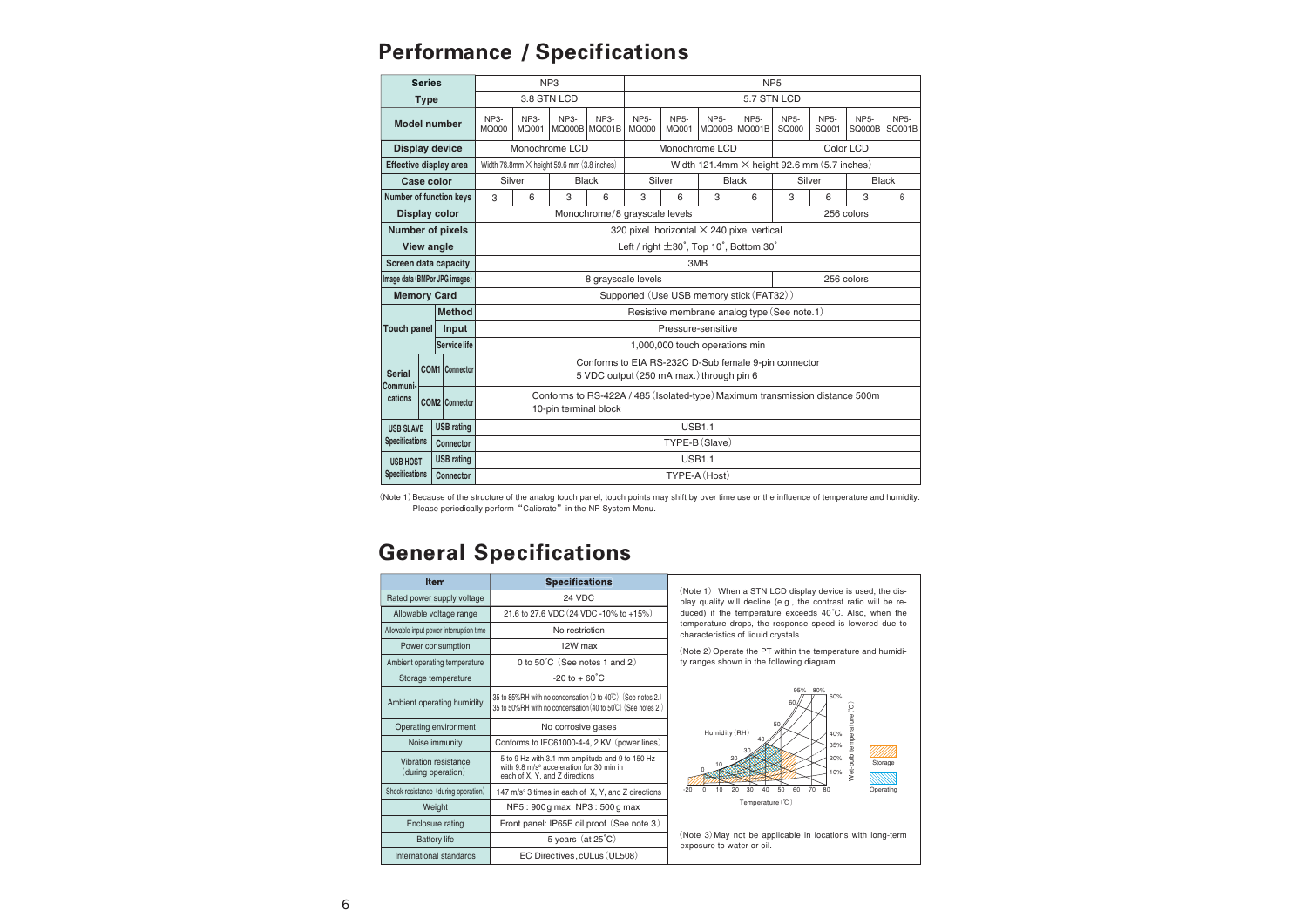## **Dimensions**

(Units : mm)